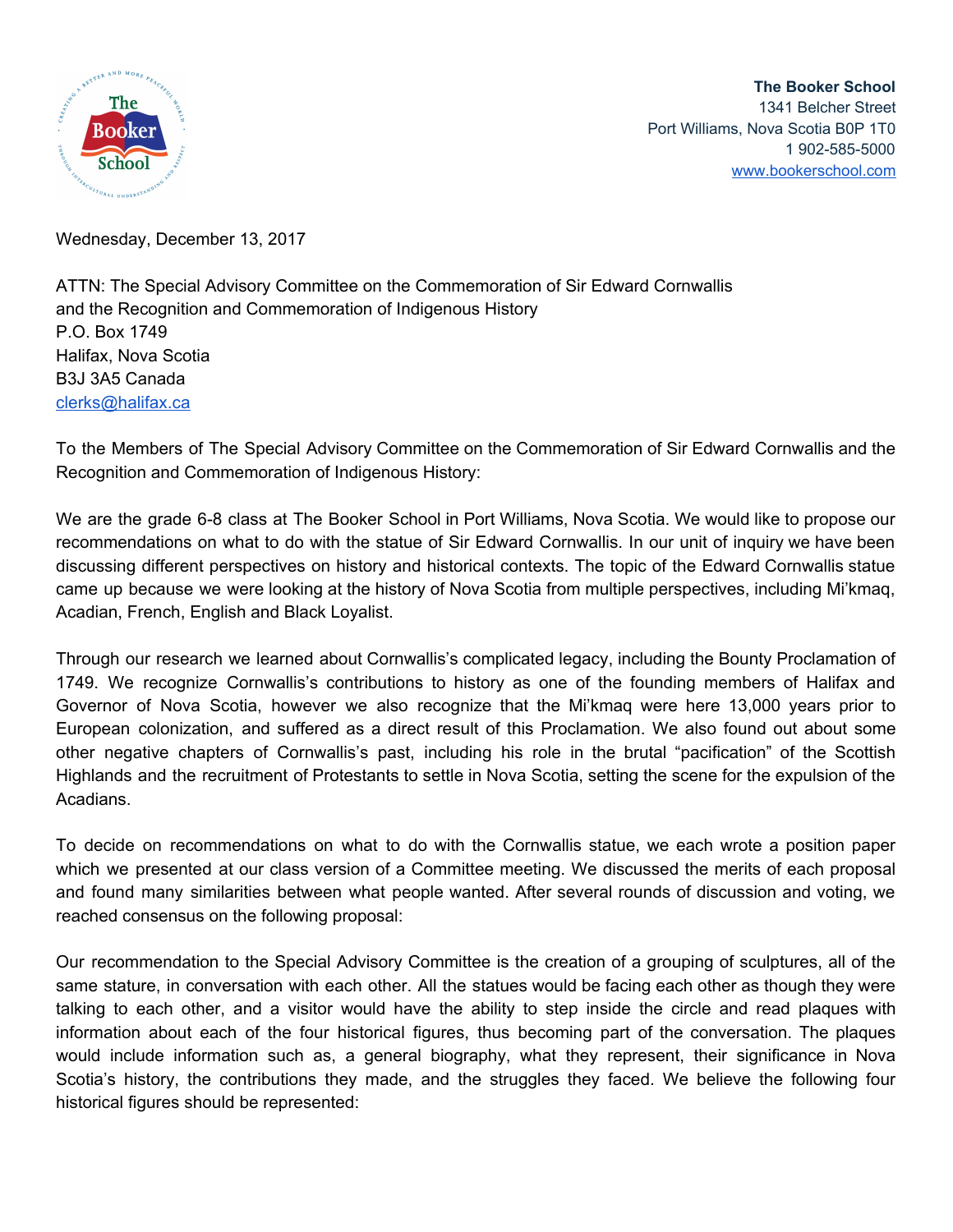- 1. **Sir Edward Cornwallis (1713-1776):** the founder of Halifax. We felt that this history must not be ignored. He brought over colonizers to start a nation, which lead to much conflict with the Mi'kmaq. Cornwallis controversially issued a Bounty Proclamation for the killing and collection of scalps of the Mi'kmaq. While this is not a history to be glorified, it is one to learn from.
- 2. **Grand Chief John Denny Jr. (1841-1918)**: Mi'kmaq Grand Chief from the Eskasoni Reserve. He took his role as Chief very seriously, and it has been said that he "conducted his meetings with great solemnity and dignity." Denny "was careful to follow the traditions of the people, with great attention to detail." He served his people faithfully for 37 years, and passed at age 77. We chose to include him because he was the very last of the Mi'kmaq hereditary grand chiefs.
- 3. **Viola Desmond (1914-1965):** a Black Nova Scotian woman, who was a leader, whether she wished to be or not, in Canada's fight for racial equality. On November 8th, 1946, Viola Desmond made a stand against segregation when she was told to sit in the balcony in a movie theatre, instead of the main floor (even after paying the amount for the main floor seats). When she refused, she was arrested. She appealed and lost her case in court. In her lifetime, Viola Desmond was not recognized for this. She predated Rosa Parks' stand in Alabama in 1955, which sparked the Civil Rights Movement in the US.
- 4. **Noël Doiron (1684-1758):** "Father" of the Acadians. Doiron and his family lived in the village of Noël, Nova Scotia (near Grande Pré) for 40 years. In that time he, his wife Marie, and his family built the dykes that continue to hold back the highest tides in the world. In 1750 they fled to Île St Jean, now PEI, where they eked out an existence for 8 difficult years without enough food, clothing, tools, and shelter. He was considered a leader of the Acadians, and was known for his decisions during the expulsion of the Acadians from Île St Jean. Noël become known for his self-sacrifice aboard the Duke William, a deportation ship. William Nicholas, the captain of the ship, described Noël as, "head prisoner" and "father" to the Acadians. However, the Duke William sank, and was one of the worst marine disasters in Canadian history. 350 people perished, including Noël and his wife, Marie.

Each of these individuals, Edward Cornwallis, Noël Doiron, Grand Chief John Denny Jr., and Viola Desmond are important voices from early Nova Scotian communities. Each of these leaders have something to teach us about Nova Scotian values and important ideas. This is a conversation that needs to be had. The interactive and immersive nature of the placement of the statues and informational plaques would enable people to learn from the past and join the conversation.

Thank you for considering our proposal. We hope that we have contributed to the decision-making process and that you will discuss our recommendations at the next Committee meeting. We would be honoured if you would like to come and discuss this further with us at The Booker School.

Sincerely,



**The Grade 6-8 Class of The Booker School**